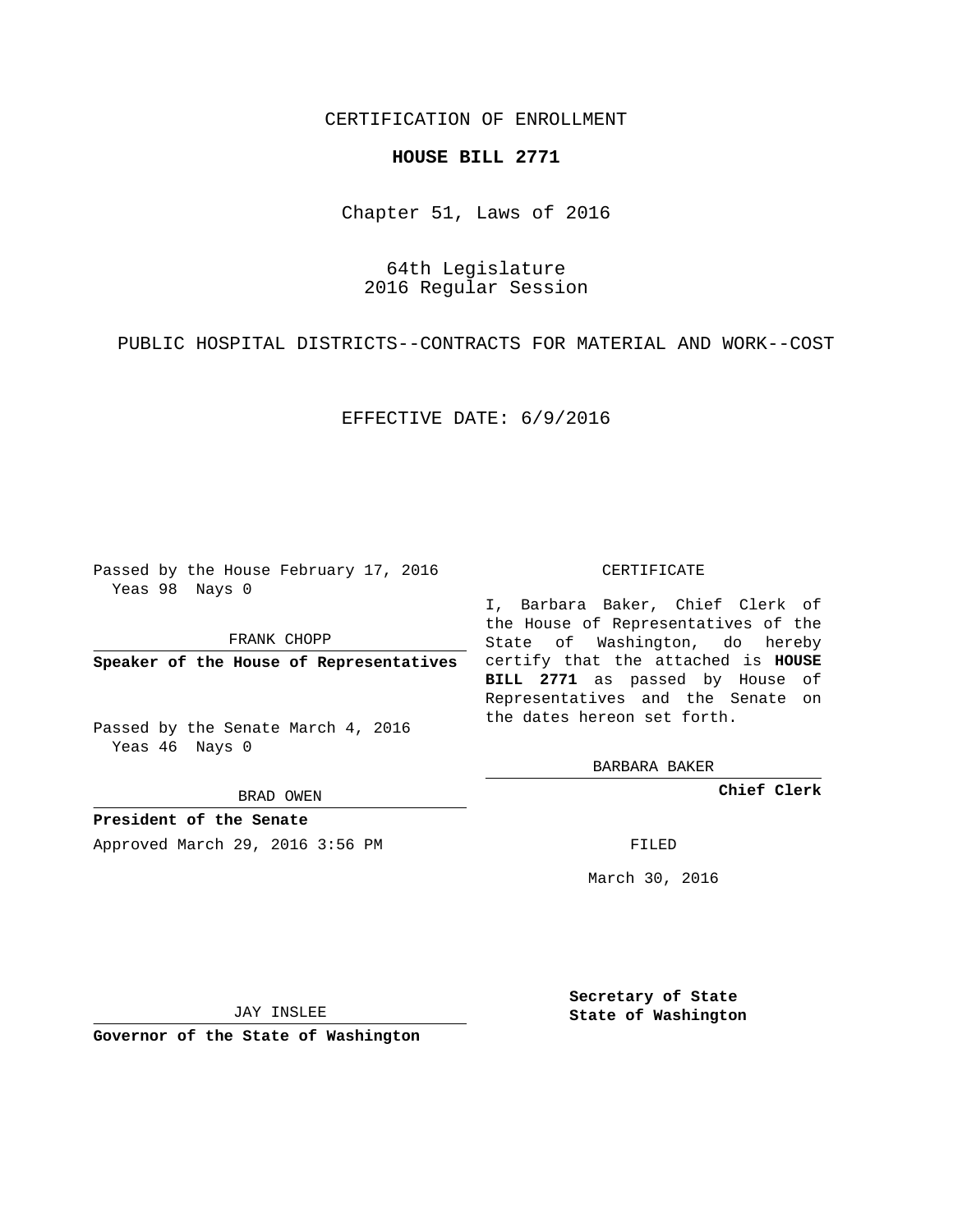Passed Legislature - 2016 Regular Session

**State of Washington 64th Legislature 2016 Regular Session**

**By** Representatives Bergquist and Johnson

Read first time 01/20/16. Referred to Committee on Capital Budget.

 AN ACT Relating to public hospital district contracts for 2 material and work; and amending RCW 70.44.140.

BE IT ENACTED BY THE LEGISLATURE OF THE STATE OF WASHINGTON:

 **Sec. 1.** RCW 70.44.140 and 2009 c 229 s 12 are each amended to 5 read as follows:

 (1) All materials purchased and work ordered, the estimated cost of which is in excess of seventy-five thousand dollars, shall be by contract. Before awarding any such contract, the commission shall publish a notice at least thirteen days before the last date upon which bids will be received, inviting sealed proposals for such work. The plans and specifications must at the time of the publication of such notice be on file at the office of the public hospital district, subject to public inspection: PROVIDED, HOWEVER, That the commission may at the same time, and as part of the same notice, invite tenders for the work or materials upon plans and specifications to be submitted by bidders. The notice shall state generally the work to be done, and shall call for proposals for doing the same, to be sealed and filed with the commission on or before the day and hour named therein. Each bid shall be accompanied by bid proposal security in the form of a certified check, cashier's check, postal money order, or surety bond made payable to the order of the commission, for a sum